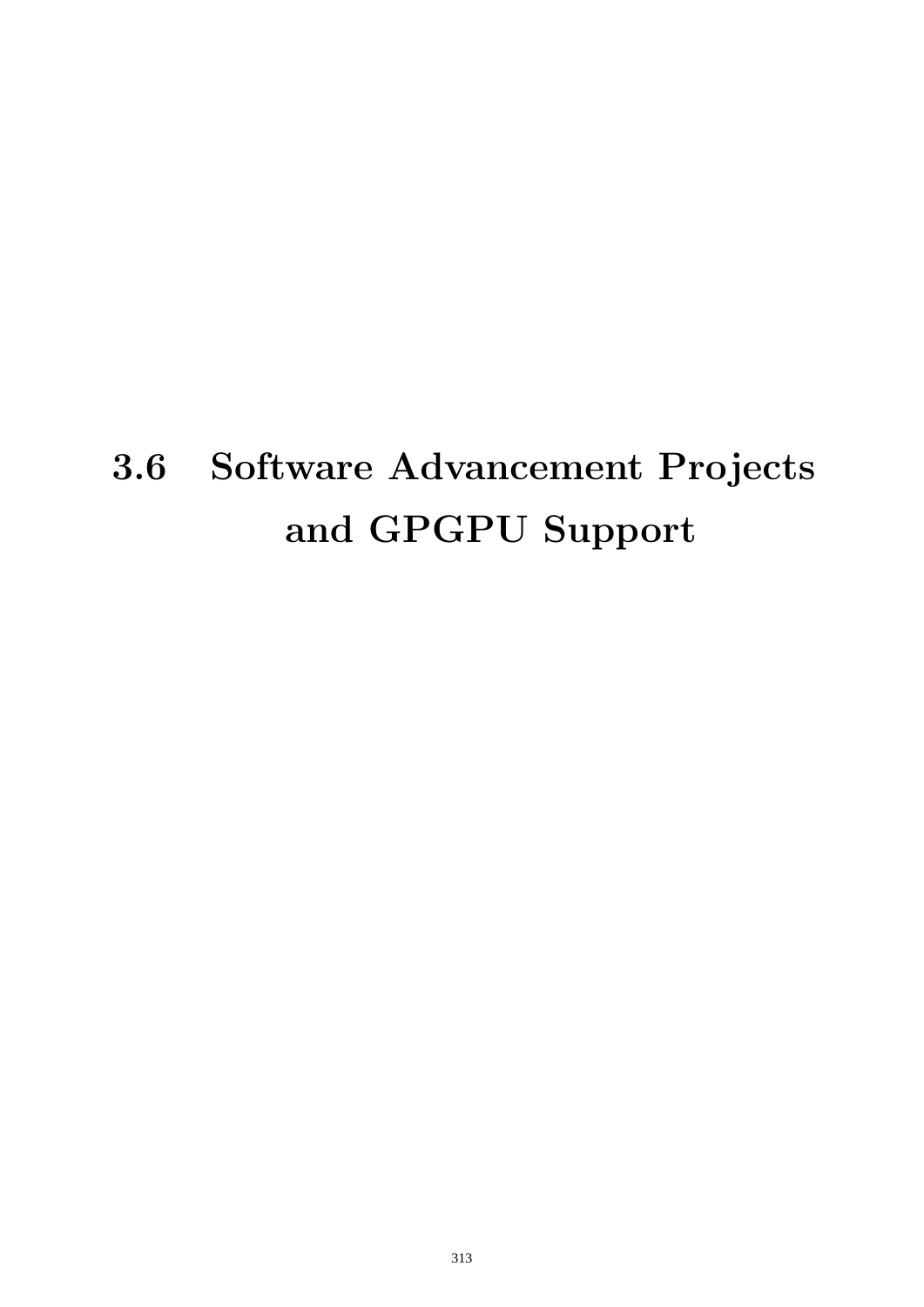## **Development of numerical library K***ω* **ver.1 and quantum lattice solver** *H*Φ **ver.2**

Takeo Hoshi<sup>1</sup>, Youhei Yamaji<sup>2</sup>, Mitsuaki Kawamura<sup>3</sup>, Kazuyoshi Yoshimi<sup>3</sup>,

Takahiro Misawa<sup>3</sup>, Synge Todo<sup>4</sup>, Tomohiro Sogabe<sup>5</sup>, Naoki Kawashima<sup>3</sup>

<sup>1</sup> *Department of Applied Mathematics and Physics, Tottori University*

*Koyama-Minami, Tottori 680-8550, Japan*

<sup>2</sup> *Department of Applied Physics, The University of Tokyo*

*Bunkyo-ku, Tokyo, 113-8656, Japan*

<sup>3</sup> *The Institute for Solid State Physics, The University of Tokyo*

*Kashiwa-shi, Chiba, 277-8581,Japan*

<sup>4</sup> *Department of Physics, The University of Tokyo*

*Bunkyo-ku, Tokyo, 113-8656, Japan*

<sup>5</sup> *Department of Computational Science and Engineering, Nagoya University*

*Chikusa-ku, Nagoya, 464-8603, Japan*

The two novel open-source softwares of (i) numerical library  $K\omega$  ver.1 [1] and (ii) quantum lattice solver *H*Φ ver.2 [2] were developed in Project for advancement of software usability in materials science [3] at the fiscal year of 2016. The project name is 'shifted Krylovsubspace algorithm and novel solvers for computational condensed matter physics'. The project is a interdisciplinary one between computational material science and applied mathematics. The softwares are preinstalled on the supercomputer (Sekirei) at ISSP [3]. The two softwares are closely related, because  $K\omega$  is a set of numerical linear-algebraic routines and  $H\Phi$  ver.2 supports the use of  $K\omega$  in the optical spectrum calculations.

 $\kappa\omega$  is a general numerical library for the Green's function of

$$
G^{ab}(\omega) = \langle a | \frac{1}{(E_0 + \omega + i\delta)I - H} | b \rangle, \quad (1)
$$

where *H* is a large-scale complex-Hermitian or real-symmetric matrix and  $|a\rangle$ ,  $|b\rangle$  are the input vectors. Traditionally, the problem was solved by the Lanczos-based algorithm. In the present solver, instead, the numerical solution of Eq. (1) is obtained from the linear equation of

$$
[(E_0 + \omega + i\delta)I - H] |x\rangle = |b\rangle \tag{2}
$$

and the solution of  $|x\rangle$  is obtained by the novel iterative algorithm, called shifted Krylovsubspace algorithm [4, 5]. The algorithm was used for the excited spectrum of many-body states in a previous paper [5], which motivated us to the present project. The algorithm enables us to control the accuracy of the spectrum  $G^{ab}(\omega)$  at a specific frequently  $\omega$  [5], when one monitors the residual vector of Eq. (2). The method is general and was applied also to many other computational science fields, such as QCD[4], electronic structure calculations, transport calculation with nonequilibrium Green's function theory. K $\omega$  is a general numerical library and can be called, in principle, from any material simulator, as well as  $H\Phi$  ver.2. Moreover, a mini-application is included in the package of  $K\omega$ , so that researchers can evaluate the numerical library before the use in their real researches.

*H*Φ ver.2 is the latest version of *H*Φ [6]. The quantum lattice solver *H*Φ is a program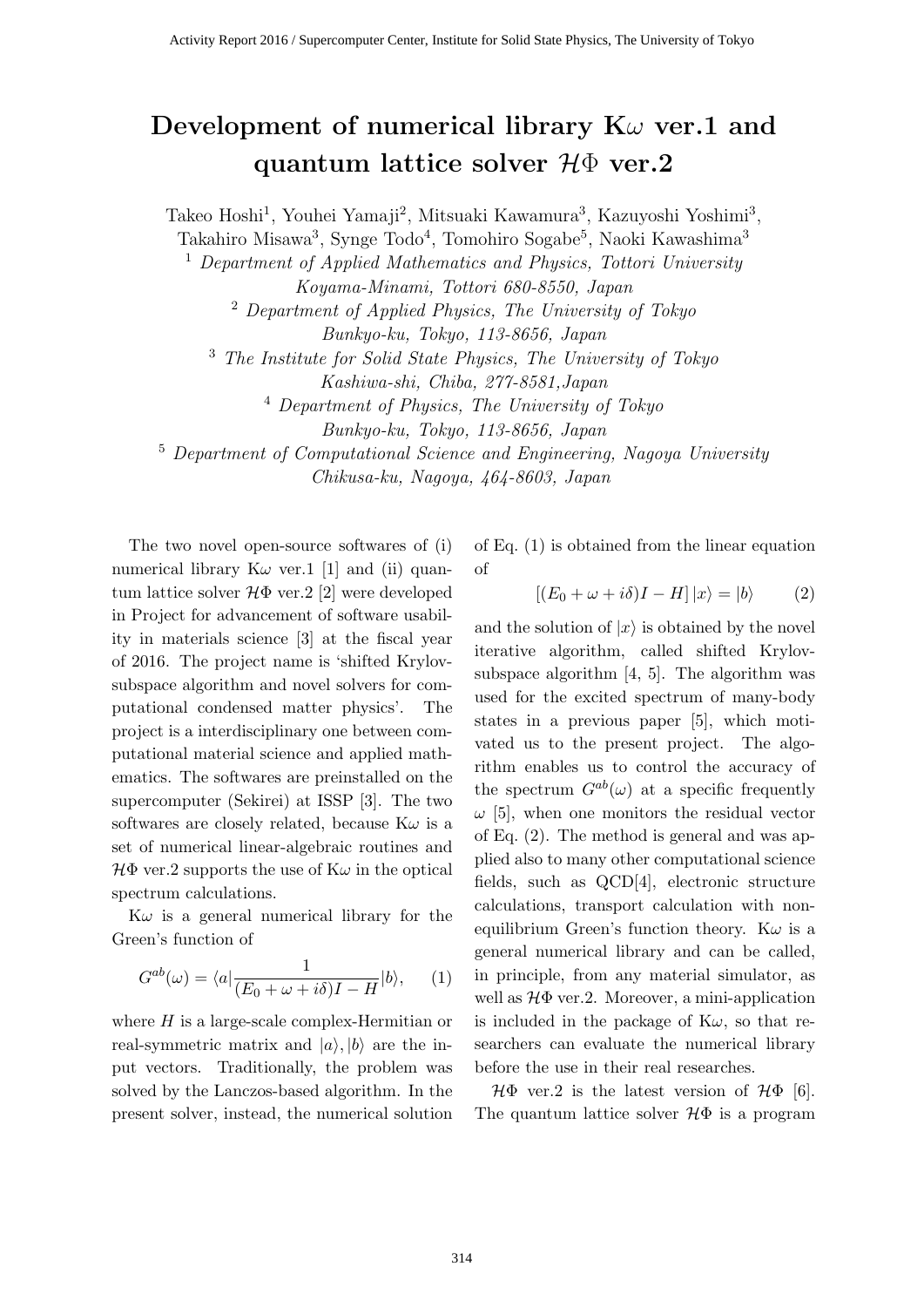package based on exact diagonalization applicable to a broad range of quantum lattice models, including the Heisenberg model, the Kitaev model, the Hubbard model and the Kondo-lattice model. In *H*Φ ver.1, the Lanczos method for calculating the ground state and a few excited states, thermal pure quantum (TPQ) states [7] for finite-temperature calculations, and full diagonalization method for checking results of Lanczos and TPQ methods are implemented with an easy-to-use and flexible user interface.

The project in the 2016 fiscal year [3] has supported implementation of the Lanczos and shifted Krylov-subspace algorithm for calculating excitation spectra in the latest version *H*Φ ver.2. The  $H\Phi$  ver.2 call subroutines for the shifted Krylov-subspace algorithm from the library K*ω*.

As an example tractable by *H*Φ ver.2, we show excitation spectra of an *ab initio* spin hamiltonian of an iridium oxides  $\text{Na}_2\text{IrO}_3$  [8], which is a so-called Kitaev material and a typical example of frustrated magnets due to magnetic anisotropy. In Fig.1, dynamical spin structure factors calculated for a 24-site cluster of the *ab initio* spin hamiltonian of an iridium oxides  $\text{Na}_2\text{IrO}_3$  are shown. The continuum in the spectra is the hallmark of the proximity to the Kitaev's quantum spin liquid. The controlled accuracy of the shifted Krylov-subspace algorithm safely resolves the detailed continuum spread over the wide range of frequency, where the typical exchange energy scale of  $Na<sub>2</sub>IrO<sub>3</sub>$  is 30 meV.

For a future outlook, the successor project in the fiscal year of 2017 [3] will support implementation of real-time dynamics, finitetemperature excitation spectra, and interfaces for data science approaches.

#### **References**

[1] https://github.com/ issp-center-dev/Komega



Figure 1: Calculated dynamical structure factors  $S(Q,\omega)$  of Na<sub>2</sub>IrO<sub>3</sub> [8]. The spectra are vertically shifted depending on *Q*. The Brillouin zone of  $\text{Na}_2\text{IrO}_3$  is shown in the right panel.

- [2] https://github.com/QLMS/HPhi
- [3] http://www.issp.u-tokyo.ac.jp/ supercom/softwaredev
- [4] A. Frommer, BiCGStab(*l*) for families of shifted linear systems, Computing 70, 87 (2003).
- [5] S. Yamamoto, T. Sogabe, T. Hoshi, S.-L. Zhang and T. Fujiwara, 'Shifted conjugate orthogonal conjugate-gradient method and its application to double orbital extended Hubbard model ', J. Phys. Soc. Jpn. 77,114713 (2008).
- [6] M. Kawamura, K. Yoshimi, T. Misawa, Y. Yamaji, S. Todo, N. Kawashima, 'Quantum Lattice Model Solver HΦ ', arXiv:1703.03637, Computer Physics Communications, in press.
- [7] S. Sugiura and A. Shimizu, 'Theremal Pure Quantum States at Finite Temperature,' Phys. Rev. Lett. 108, 240401 (2012).
- [8] Y. Yamaji, Y. Nomura, M. Kurita, R. Arita, and M. Imada, 'First-principles study of the honeycomb-lattice iridates  $Na<sub>2</sub>IrO<sub>3</sub>$  in the presence of strong spinorbit interaction and electron correlations,' Phys. Rev. Lett. 113, 107201 (2014).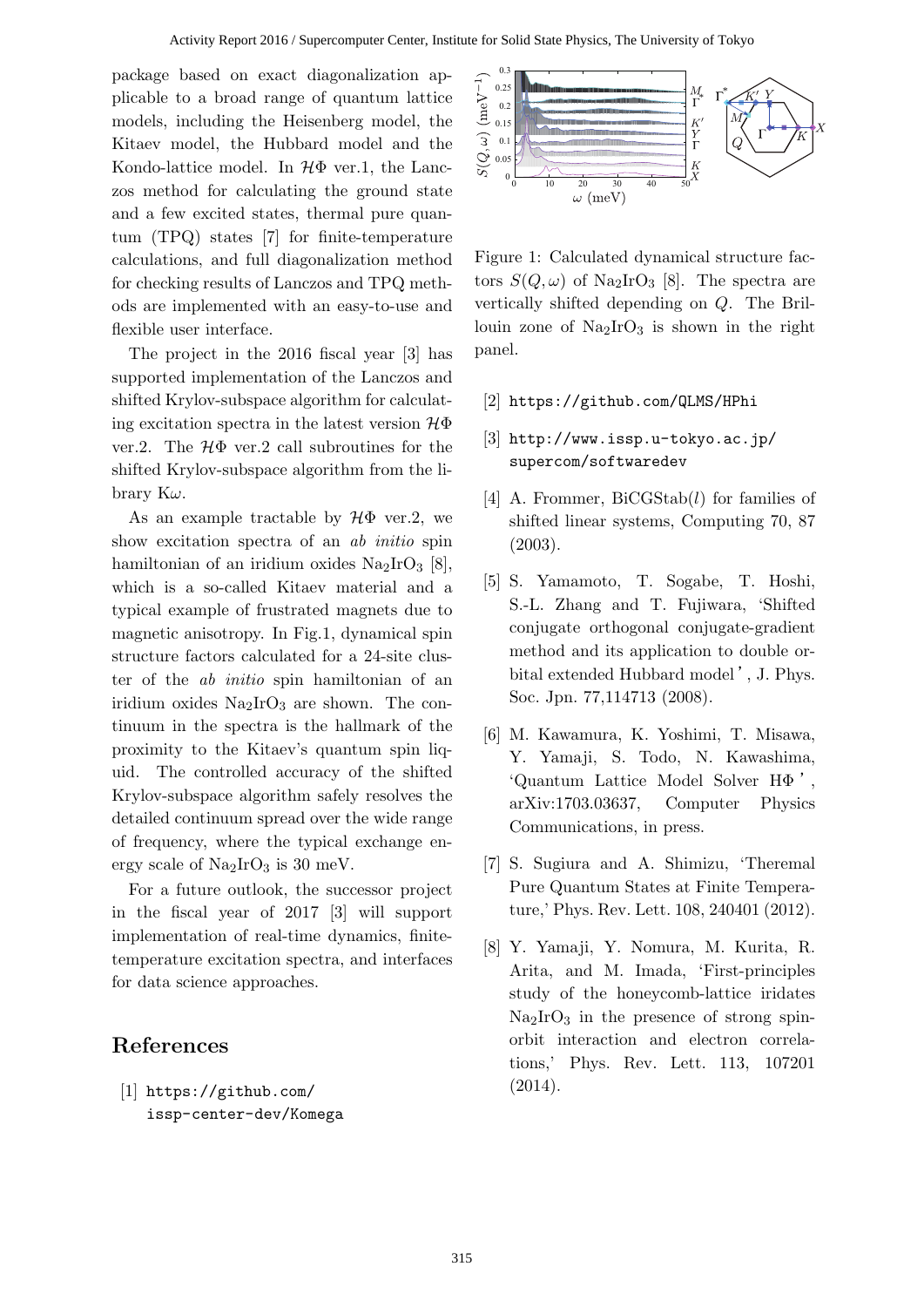## **Development of open-source software for Many-variable variational Monte Carlo (mVMC) method**

Takahiro Misawa

*Institute for Solid State Physics, University of Tokyo Kashiwa-no-ha, Kashiwa, Chiba 277-8581*

The variational Monte Carlo (VMC) method is a commonly used method for treating the low-energy effective models of quantum manybody systems such as the Hubbard model and the Heisenberg model [1]. In the VMC method, the many-body correlation factors such as the Gutzwiller and the Jastrow factors are introduced to the one-body wave functions. By optimizing the variational parameters in the many-body wave functions to lower the energy, we can obtain the wave functions for the ground states of the quantum manybody systems.

Because the VMC does not suffer from the negative sign problems, the VMC method is widely used for analyzing the low-energy effective models for quantum many-body systems including the strongly correlated electrons systems. However, it has been pointed out that accuracy of the conventional VMC method is not high due to the strong limitation of the implemented wave functions in the conventional VMC method. To overcome the limitation of the conventional VMC, we have introduced many variational parameters in the one-body part of the wave functions (typically more than ten thousand variational parameters) and have succeeded in relaxing the limitations of the wave functions. We also employ the quantum number projection to recover the symmetries inherent to the systems [2]. By combining the many-variable variational wave functions and the quantum number projections, we have shown that the highly accurate calculations is possible for the wide range of the quantum many-body systems [2, 3]. We call this method *many-variable variational Monte Carlo* (mVMC) method to distinguish the conventional VMC method, whose number of variational parameters is limited to more or less one hundred. Although the optimization of the many variational parameters is difficult in general, it is shown that the optimization of more than ten thousand variational parameters is possible by using the stochastic reconfiguration (SR) method proposed by S. Sorella [4], which is based on the imaginary-time evolution of the wave functions.

The project for advancement of software usability in materials science in the 2016 fiscal year has supported the release of the mVMC as the open-source software [5]. The project has especially supported the improvement of the user interfaces of mVMC and extensions of the wave functions. The latest version of the mVMC is preinstalled on the system B (sekirei) of the supercomputers at ISSP.

By using the software, users can easily start the mVMC calculation by preparing one input file, whose length is typically less than ten lines, for the standard models in the strongly correlated electron systems. As an example, we show the input file for the  $4 \times 4$  Hubbard model as below:

 $L = 4$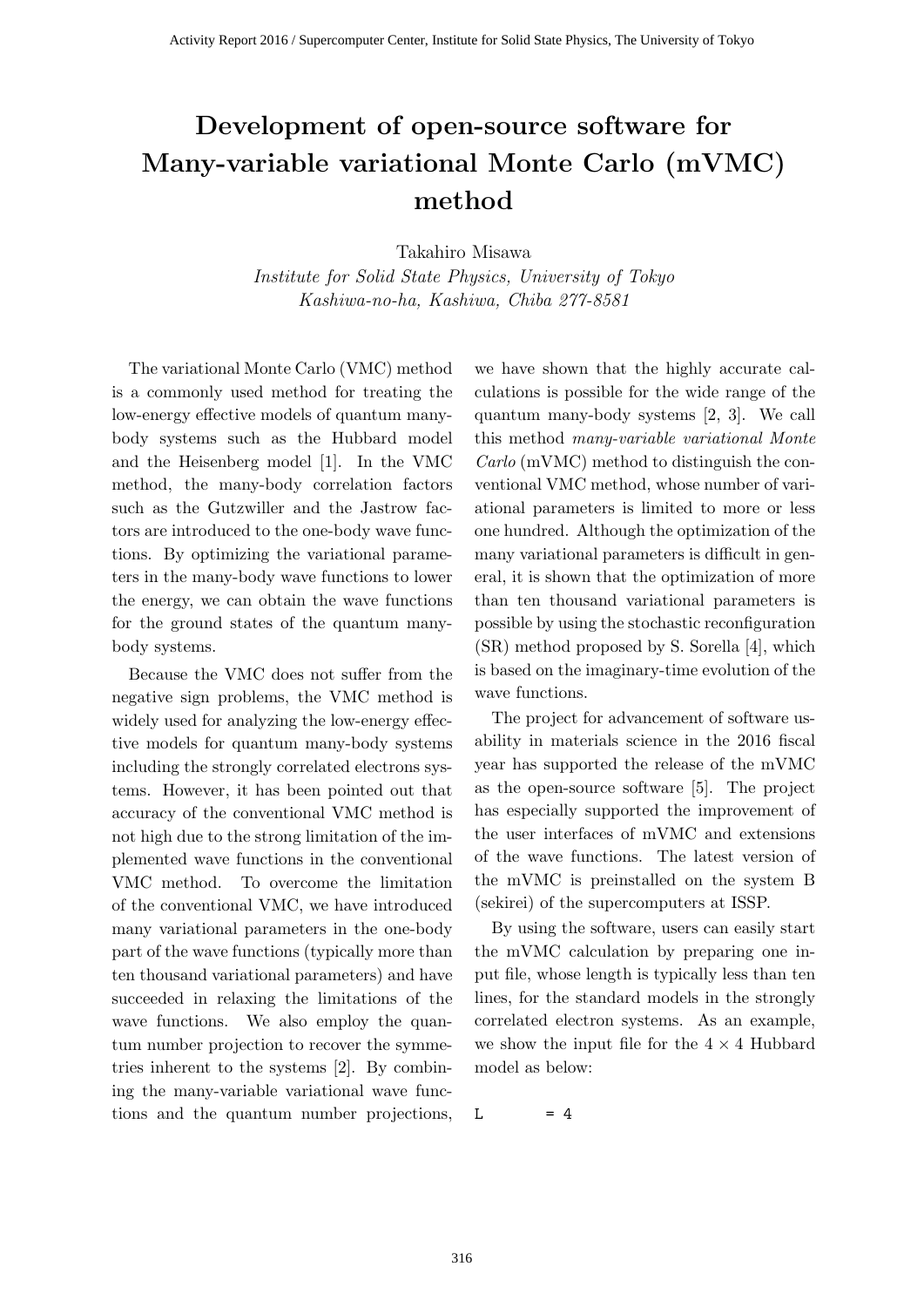| W     | $= 4$ |                        |
|-------|-------|------------------------|
| Lsub  | $= 2$ |                        |
| Wsub  | $= 2$ |                        |
| model |       | $=$ "FermionHubbard"   |
|       |       | lattice = "tetragonal" |
| U     |       | $= 4.0$                |
| t     |       | $= 1.0$                |
| nelec |       | $= 16$                 |
|       |       |                        |

Here L and W are a linear extents of square lattice, in x and y directions, respectively. The nearest neighbor transfer (on-site Coulomb repulsion) is represented by t (U). Details of the other keywords in the input files can be found in the manuals of mVMC [5]. In Fig. 1, we show the optimization process of the mVMC. As shown in this figure, by preparing the above simple input file, users can easily obtain the wave functions for the ground state whose accuracy is  $E_{\text{mVMC}} - E_{\text{exact}} \sim 10^{-3} \times t$ . By changing the keywords in the input file slightly, users can easily perform the mVMC calculations for the other standard models such as the Heisenberg model and the Kondo-lattice model. It is also easy to treat more general models in the quantum many-body systems by properly preparing the input files. We hope that the mVMC becomes useful software and will be widely used by the broad spectrum of the researchers in the condensed matter physics as well as the other fields such as the quantum chemistry. ice = "tetragonal"<br>
= 4.0<br>  $c = 1.0$ <br>  $c = 16$ <br>
L and W are a linear extents of square<br>  $\frac{1}{2}$ <br>  $\frac{1}{2}$ <br>  $\frac{1}{2}$  and W are a linear extents of square<br>  $\frac{1}{2}$ ,  $\frac{1}{2}$ <br>  $\frac{1}{2}$  and W are a linear extents of squ

#### **References**

- [1] For a review, see C. Gros, Ann. Phys. 189, 53 (1989).
- [2] D. Tahara and M. Imada, J. Phys. Soc. Jpn. 77, 114701 (2008).
- [3] T. Misawa and M. Imada, Phys. Rev. B 90, 115137 (2014).
- [4] S. Sorella, Phys. Rev. B 64, 024512



Figure 1: Optimization process of mVMC for 4*×*4 Hubbard model. The internal energy per site calculated by mVMC (exact diagonalization) is represented by  $E_{\text{mMVC}}$  ( $E_{\text{exact}}$ ). Exact diagonalization is done by using *H*Φ [6]. We take two different initial states: One is the random initial states (red crosses) whose initial variational parameters are generated by the random numbers and the variational parameters of the another one is generated by results of the unrestricted Hartree-Fock (UHF) calculations (blue circles). Although the two different initial states give nearly the same converged results, the convergence is faster by taking UHF initial states.

- [5] http://ma.cmsinitiative.jp/en/applicationlist/mvmc/mvmc
- [6] http://qlms.github.io/HPhi/index.html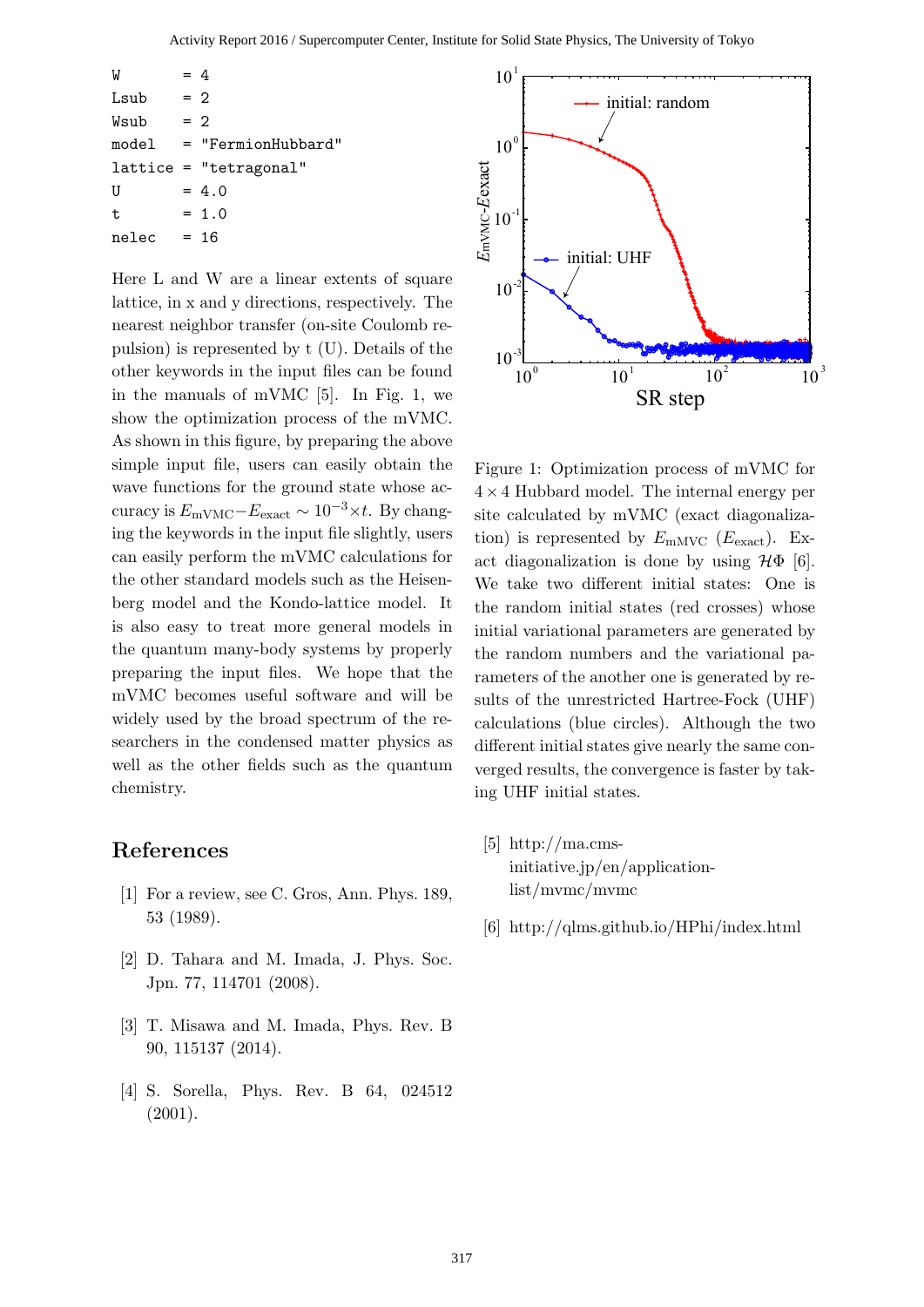# **ISSP support service of software optimization for the GPGPU architectures: A case study for molecular dynamics simulation software MODYLAS**

Yoshimichi ANDOH

*Center of Computational Science, Graduate School of Engineering, Nagoya University Furo-cho, Chikusa-ku, Nagoya 464-8603*

With the GPGPU support service by the ISSP in the 2015 and 2016 fiscal years, our originally developed general-purpose molecular dynamics (MD) simulation software MODYLAS[1] has been optimized for the system B in the ISSP supercomputer center by using the OpenACC directive-based extension for the Fortran language.

Our MD software assumes that calculation system is in the condensed phase, and contains the long-range Coulombic interaction under three dimensional periodic boundary condition. The Coulombic interactions are strictly and e ciently calculated by the fast multipole method[2]. Most time consuming parts in such MD calculations (hot spots) are pairwise additive calculations of the interaction with nearly located atoms (p2p), and the translation from multipole to local expansions (M2L). With preceding optimization with the OpenACC, these hot spots had been already accelerated at the kickoff of the support service. So, the optimizations in this service were mainly applied to the secondary hot spots.

In the 2015 fiscal year, the conversion from point charges to multipoles (p2M) and evaluation of the electric field on particle by local expansions (L2p) were successfully accelerated by nearly 25 times, inserting the OpenACC directives into these secondary hot spots. Further, transfer style of the data of coordinates and force field parameters from the main memory to the GPGPU's on-board memory, which is needed in the first hot spot, was improved. With these tunings, total calculation time for one MD cycle was considerably reduced, if compared with the code before the tunings.

In the 2016 fiscal year, we tried to further accelerate the p2p code by utilizing the Newton's third law, and to introduce task parallelization between CPU and GPGPU. In the former, the atomic operations at the summation of the calculated atom pair forces drastically reduced calculation e ciency. In the latter, grammatical restriction in the OpenACC prevented us from implementing the task parallelization straightforwardly. Consequently, despite our efforts, further acceleration of the code on the GPGPU was not achieved.

In this support program, code structure was changed only locally under a constraint of work time. For further speed-up of the code, it is essential to propose new arithmetic algorithms suited for the parallelization on GPGPU architectures, and if necessary, to implement them with the CUDA platform.

#### **References**

- [1] Y. Andoh, *et al.* : J. Chem. Theory Comput. **9** (2013) 3201.
- [2] L. F. Greengard : *The Rapid Evaluation of Potential Fields in Particle Systems* (MIT Press, 1988).